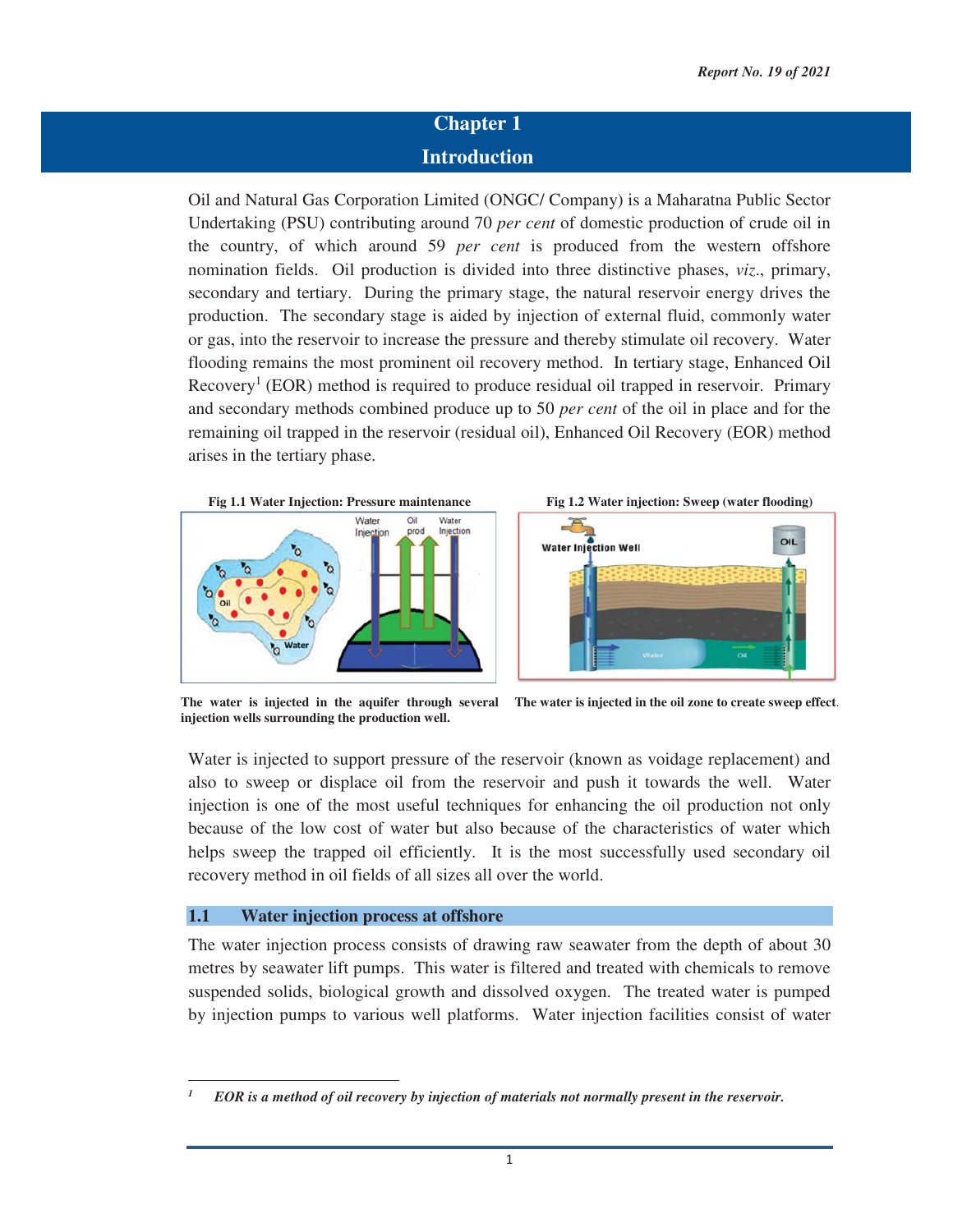injection processing platform, water injection line, water injection well/ $string<sup>2</sup>$ , metering system for measuring the amount of water injected in each well/ wells, etc.

## **1.2 Development of Mumbai High, Neelam and Heera fields**

Mumbai High field, located in the Arabian sea at about 165 km west-north west of Mumbai city in the western offshore, is the largest and most prolific oil field in India and was put in production in May 1976. The field has been divided into two blocks - North and South and has estimated initial-oil-in-place of 1,696 million metric tonnes. Mumbai High field progressed over a period of time through series of development programs since 1976. In order to improve oil recovery from the field, a major re-development<sup>3</sup> program was launched during 2000-01. Water injection in Mumbai High North field was initiated in April 1984 and three rounds of development took place from 2001 to 2018. Redevelopment scheme (Phase IV) approved in April 2019 is presently under execution. Mumbai High South field was put on production in 1980 and water injection commenced in 1987. The last three rounds of development took place from 2001 to 2018. Redevelopment (Phase IV) scheme approved in February 2019 is presently under execution.

Heera field was discovered in September 1977 and put on production in November 1984. Heera field produced oil under depletion drive<sup>4</sup> for about six years and water injection was started in September 1990. In this field, two rounds of development have happened during 2001-05. Heera re-development schemes Phase I and II (HRP I & II) were taken up from 2006 and 2012 respectively. HRP III was approved in May 2019 and is presently under execution.

Neelam field started in 1989 and full-fledged development commenced from 1993-94. Water injection in the field was started in 1994 for pressure maintenance. In order to improve oil recovery, a major scheme, *viz.,* 'Improved Oil Recovery (IOR)' was implemented in 2001-02 and completed by 2005-06. Neelam re-development scheme (NRP) launched in 2015, is presently in progress.

## **1.3 Water injection infrastructure**

In western offshore, there are seven water injection platforms, five in Mumbai High field and two in Neelam-Heera fields having total capacity of 20.57 lakh bwpd (barrel of water per day) which were commissioned during the period from 1984 to 2006. The treated water is injected through 102 wellhead platforms in 315 wells/ strings (Mumbai High field) and 30 wellhead platforms in 80 injection strings (Neelam and Heera fields).

 *2 Injection well/ string - Injection well is a well through which water is injected into reservoir to maintain reservoir pressure. Injection well may have a single string or dual strings.*

*<sup>3</sup> Redevelopment schemes are rolling plans. They are implemented for enhancing the oil recovery through Improved Oil Recovery (IOR) methods like using new inputs (producing wells/ injection wells), new platforms with facilities, pipelines to target bypassed oil and maintain reservoir pressure through water injection. 4*

*A depletion-drive reservoir is characterised by a rapidly increasing gas-oil ratio from all wells. After the reservoir pressure is reduced, gas evolves from solution throughout the reservoir. This is very inefficient as it will produce relatively little of original oil in place.*